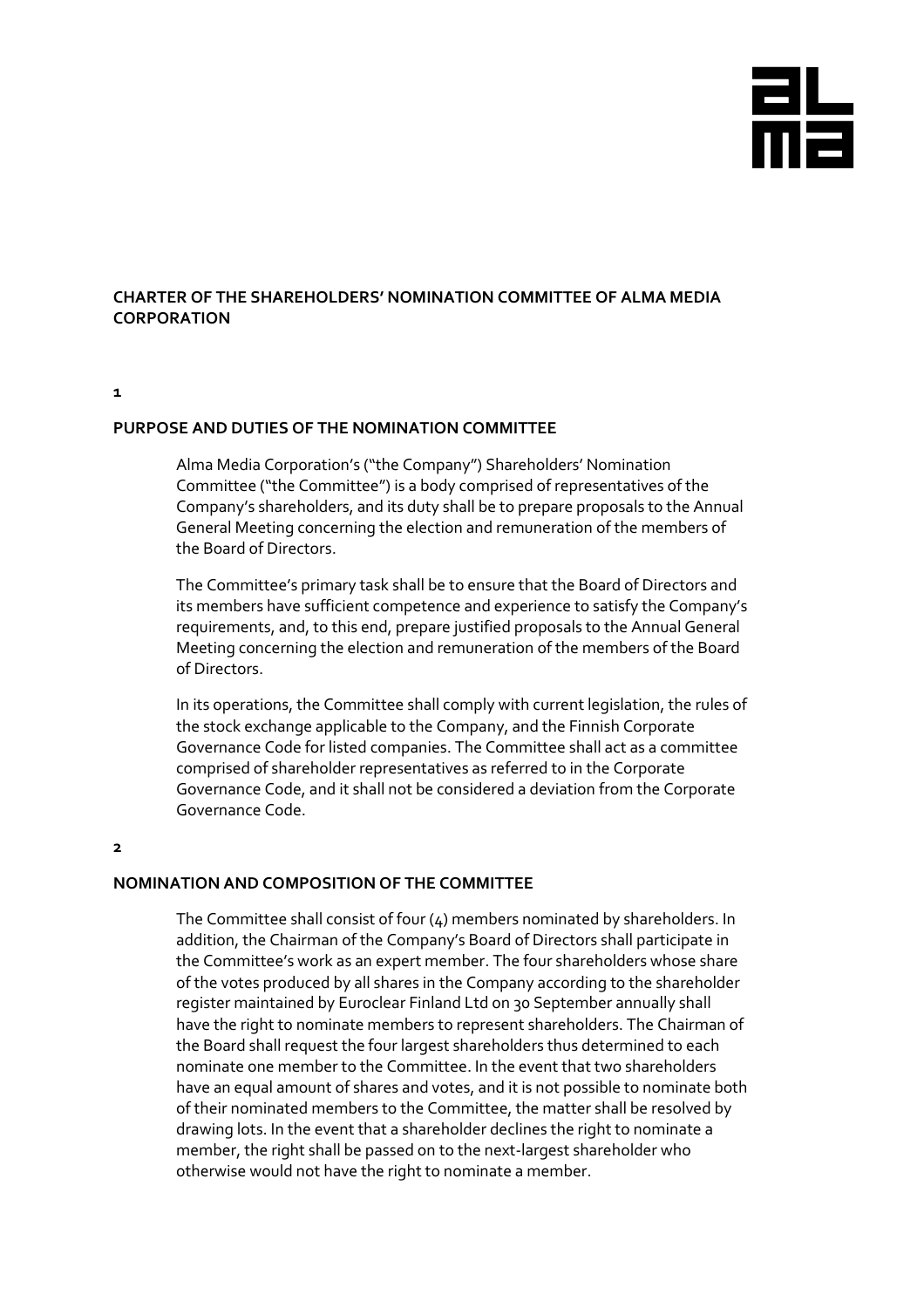# aL<br>Ma

The Chairman of the Board shall convene the Committee's first meeting. The Committee shall elect a Chairman from among its members. The Committee shall operate until further notice, until the Annual General Meeting resolves otherwise. The members of the Committee shall be nominated annually and their term of office shall end when a new Committee has been nominated.

The Company shall announce the composition of the Committee by means of a stock exchange release after the members of the Committee have been nominated and the Chairman has been elected.

In the event that a shareholder transfers more than half of the shareholding that determined the right to nominate a member to the Committee on 30 September and, following the transfer of shares, is no longer among the Company's ten largest shareholders, the member nominated by the shareholder shall resign from the Committee. In the event that a member nominated by a shareholder resigns from the Committee, the Committee may decide to request a shareholder that is not represented in the Committee to nominate a new member to the Committee. Such requests shall be made to shareholders in the order determined by the size of their shareholding in the Company based on share ownership on the day preceding the request. In the event that the number of the Committee's members declines to less than three, the Committee shall be required to request a shareholder to nominate a new member in the aforementioned manner.

The members of the Committee shall be independent of the Company, and members of the Company's management shall not be eligible for membership in the Committee.

A report on the Committee's activities shall be presented at the Annual General Meeting and published on the Company's website.

Committee members shall not be entitled to remuneration for their membership in the Committee, but their travel expenses shall be compensated in accordance with the Company's travel regulations.

#### **3**

#### **DECISION-MAKING**

The Committee shall have quorum when more than half of its members are present. The Committee shall not have the right to make a decision unless all of its members have been provided with the opportunity to participate in the meeting and the discussion of the matter.

The Committee shall make its decisions unanimously.

Minutes of the meeting shall be prepared concerning all Committee decisions. The minutes of the meeting shall be dated, numbered and archived in a reliable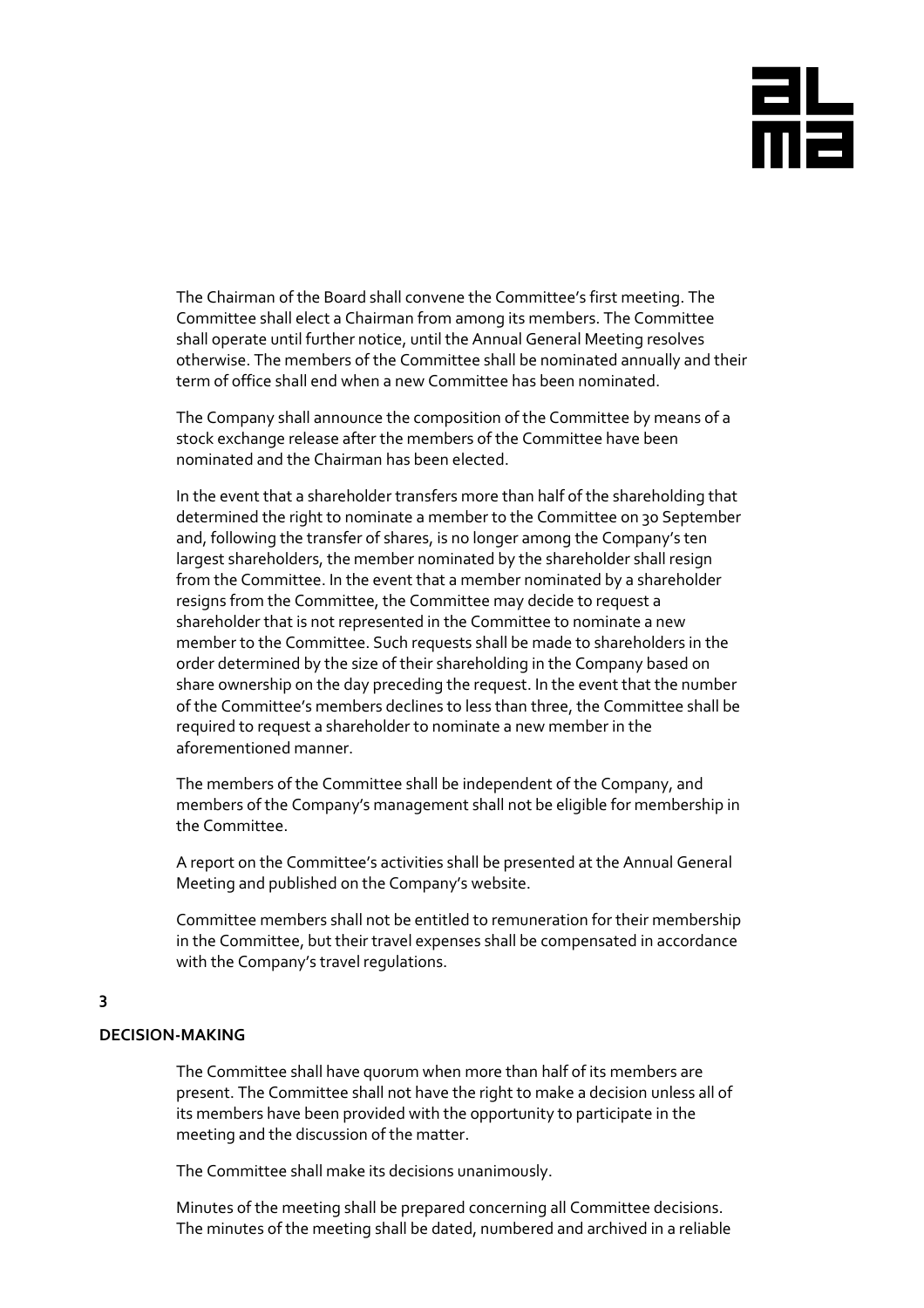

manner. The minutes of the meeting shall be signed by the Chairman of the Committee and at least one Committee member.

## **4**

# **DUTIES OF THE COMMITTEE**

4.1

Duties of the Committee:

The duties of the Committee shall include:

- a) Preparing and presenting a proposal to the Annual General Meeting on the number of members to serve on the Board of Directors,
- b) Preparing and presenting a proposal to the Annual General Meeting on the members of the Board of Directors,
- c) Preparing and presenting a proposal to the Annual General Meeting on the remuneration of the members of the Board of Directors,
- d) To identify successors to the members of the Board of Directors.

#### 4.2

Qualifications of the members of the Board of Directors

The Company's Board of Directors shall have sufficient expertise, as well as sufficient knowledge of and experience in matters related to the Company's industry and business operations.

As a group, the Board of Directors shall have sufficient knowledge of and competence in:

- a) Matters related to the Company's industry and business operations;
- b) The management of a public limited company of corresponding size;
- c) Financial statements and financial reporting;
- d) Internal control and risk management;
- e) Strategy;
- f) Corporate acquisitions and divestments; and
- g) Corporate Governance.

The operations of the Board of Directors shall be evaluated annually and the results shall be reported to the Committee. The results of the evaluation shall be appropriately taken into consideration in the work of the Committee. The Committee shall have the option of hearing other shareholders in matters relating to the preparation of proposals, and the Committee shall have the right to use external experts, at a cost approved by the Company, to identify and assess potential successors to Board members.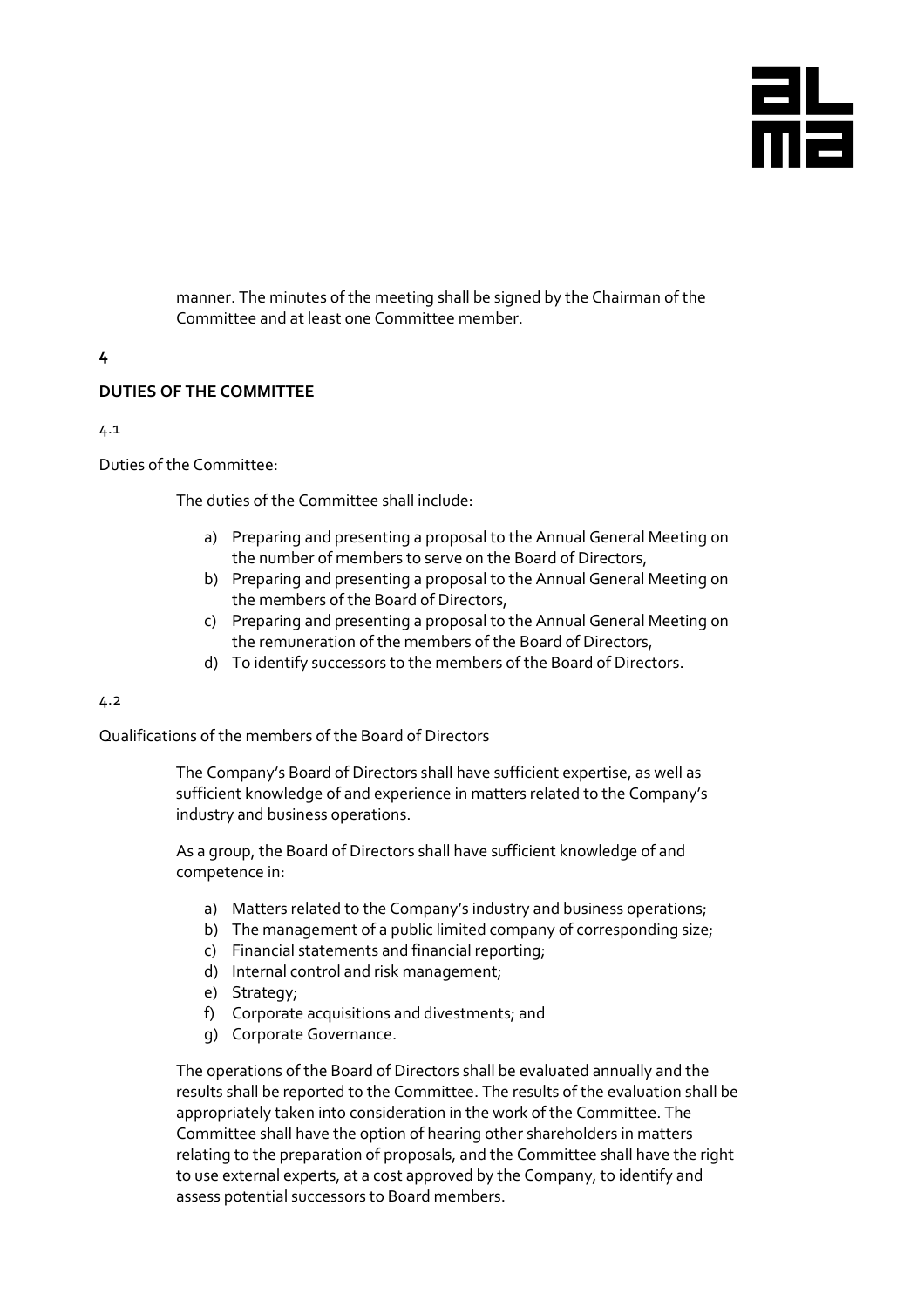

In addition to the aforementioned, the Committee shall take into consideration current legislation, the rules of the stock exchange applicable to the Company, the recommendations of the Finnish Corporate Governance Code for listed companies, and particularly the requirements concerning independence stipulated by the Corporate Governance Code.

# 4.3

#### Chairman of the Committee

The task of the Chairman of the Committee shall be to direct the Committee's work to ensure that the Committee achieves the goals set for it, taking into consideration the expectations of shareholders and the best interests of the Company.

The Chairman shall convene the Committee's meetings and chair them. In addition, the Chairman shall convene an unscheduled Committee meeting within 14 days of being requested to do so by a member of the Committee.

#### 4.4

#### Proposals to the Annual General Meeting

The Committee shall submit its proposals to the Company's Board of Directors by 30 January preceding the Annual General Meeting. The proposals shall be included in the notice to the Notice to the Annual General Meeting.

The Committee shall present its proposals and report on its operations to the Annual General Meeting. The aforementioned information shall also be published on the Company's website.

In the event that a matter subject to preparation by the Committee will be resolved by an Extraordinary General Meeting, the Committee shall submit its proposal to the Company's Board of Directors in a timely manner to allow the inclusion of the proposal in the notice to the General Meeting.

#### **5**

## **CONFIDENTIALITY**

The members of the Committee and the shareholders they represent shall maintain confidentiality of information pertaining to the Committee's proposals until the Company has published the Committee's decisions. The Chairman of the Committee may, if deemed necessary, propose to the Company's Board of Directors that the Company signs a non-disclosure agreement with a shareholder or the shareholder's representative.